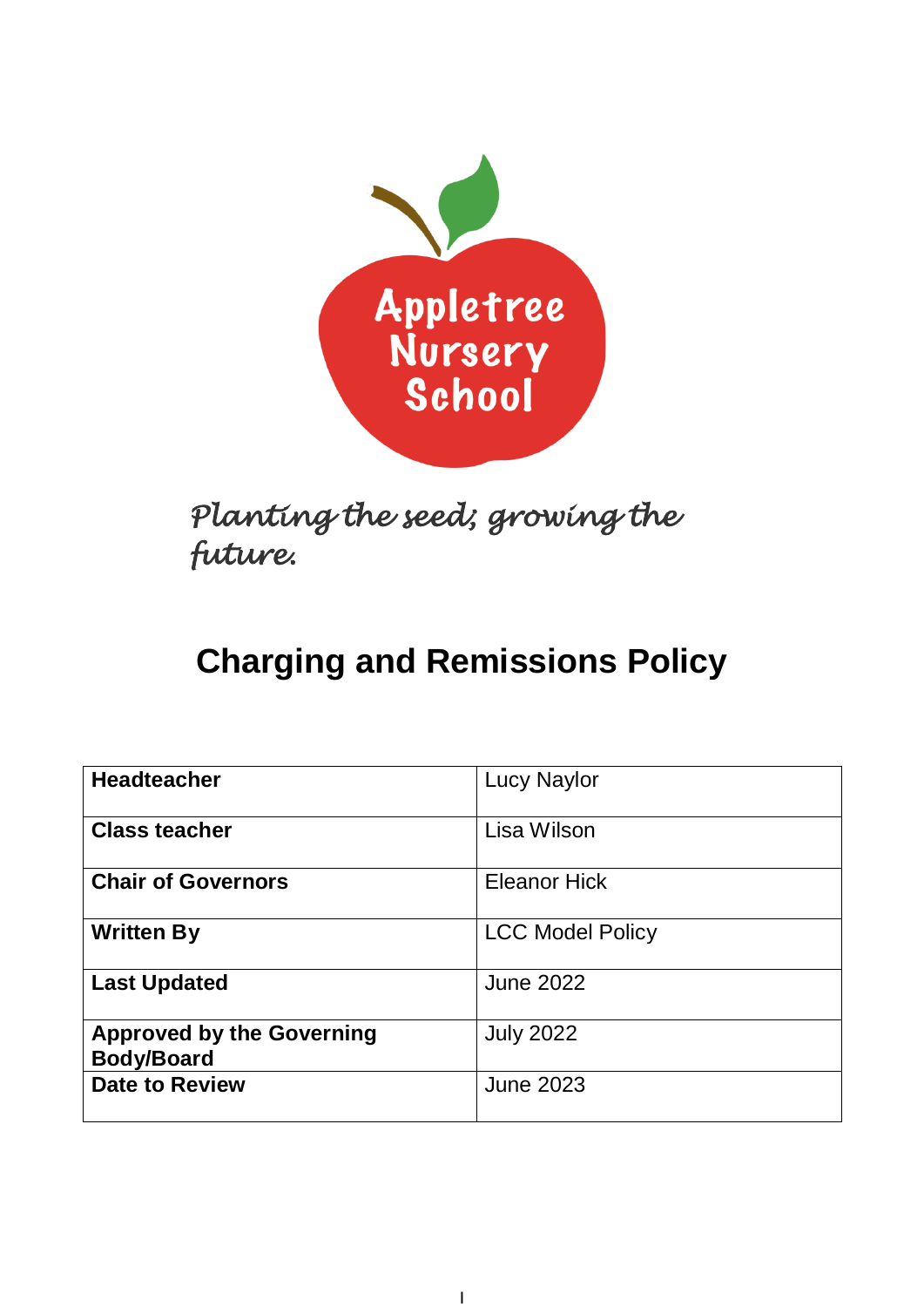# **INTRODUCTION**

- Each Governing Body must establish and keep under review a charging and remissions policy that complies with statutory requirements and has regard to the Authority's policy statements on charging.
- No charges apply unless the governing body of the school or local authority has drawn up a charging policy giving details of the optional extras or board and lodging that they intend to charge for, and a remissions policy.
- A draft charging policy for schools is suggested in Appendix A, schools can adapt this to their own circumstances within any statutory requirements.

## **REGULATORY FRAMEWORK**

- Sections 449-462 of the Education Act 1996 sets out the law on charging for school activities in schools maintained by local authorities in England.
- Academies are also required through their funding agreement to comply with the law on charging for school activities.
- There are also charging regulations for music tuition during the school day. (The Charges for Music Tuition (England) Regulations 2007) which came into force from 1 September 2007. Appendix B indicates specific guidance on these charging regulations.

## **KEY POINTS**

- School governing bodies and local authorities, subject to the limited exceptions referred to in this advice, cannot charge for education provided during school hours (including the supply of any materials, books, instruments or other equipment).
- Schools must ensure that they inform parents on low incomes and in receipt of defined benefits of the support available to them when being asked for contributions towards the cost of school visits.

# **LINKS TO GOVERNMENT GUIDANCE: -**

- [Charging for school activities \(publishing.service.gov.uk\)](https://assets.publishing.service.gov.uk/government/uploads/system/uploads/attachment_data/file/706830/Charging_for_school_activities.pdf)
- **[https://www.legislation.gov.uk/uksi/2007/2239/pdfs/uksiem\\_20072239\\_en.pdf](https://www.legislation.gov.uk/uksi/2007/2239/pdfs/uksiem_20072239_en.pdf)**
- [The Education \(Charges for Early Years Provision\) Regulations 2012 \(legislation.gov.uk\)](https://www.legislation.gov.uk/uksi/2012/962/regulation/2/made#f00003)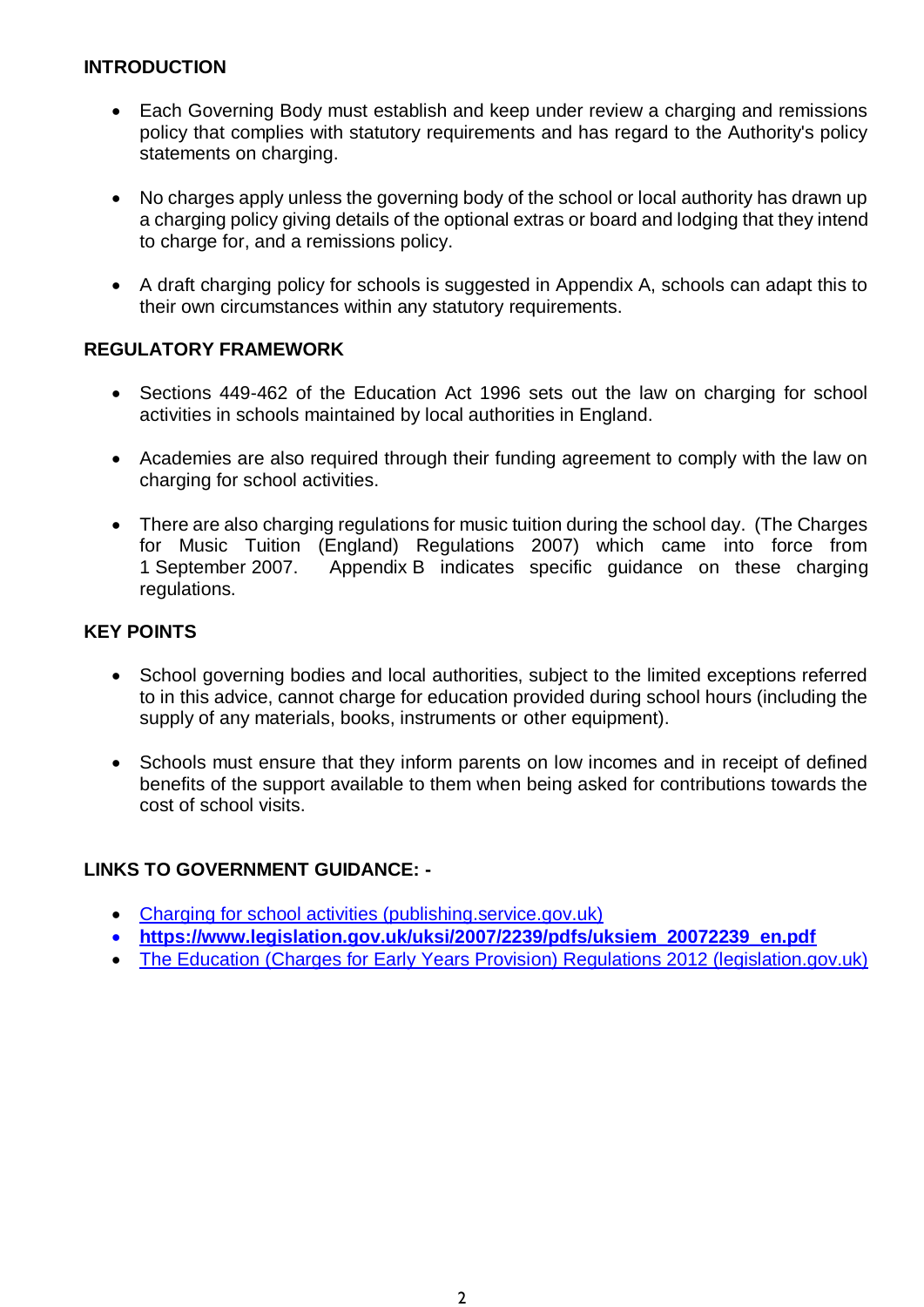## **INTRODUCTION**

The charging and remissions policy is subject to annual review to ensure compliance with statutory requirements.

## **CHARGING POLICY**

#### **Activities without charge**

There will be no charge for the following activities:

- Education provided wholly or mostly during school hours. This includes the supply of any materials, books, instruments, other equipment and also transport provided in school hours to carry pupils between the school and an activity;
- Education provided outside school hours if it is part of the national curriculum, or part of a syllabus for a prescribed public examination which the pupil is being prepared for at the school, or part of religious education;
- Instrumental and vocal music tuition for pupils learning individually or in groups, unless the tuition is provided at the request of the pupil's parent / carer.
- Entry for a prescribed public examination including re-sits if the pupil has been prepared for it at the school;
- Examination re-sit(s) if the pupil is being prepared for the re-sit at the school.

## **Voluntary Contributions**

The school may ask for voluntary contributions towards the cost of school-time activities to assist with funding, subject to the following conditions:

- Any children of parents who do not wish to contribute will not be treated any differently;
- Where there are insufficient contributions to make the activity viable, or the school cannot fund it from some other source, then the activity will be cancelled.

All requests to parents for voluntary contributions will make it clear that the contributions are voluntary and that there is no obligation to contribute.

#### **Chargeable Activities**

The school may recover the full costs of the following activities but charges will not exceed actual cost:

- Any materials, books, instruments, or equipment, where the child's parent wishes him/her to own them;
- Optional extras (see below);
- Music and vocal tuition, in limited circumstances. (See Appendix B);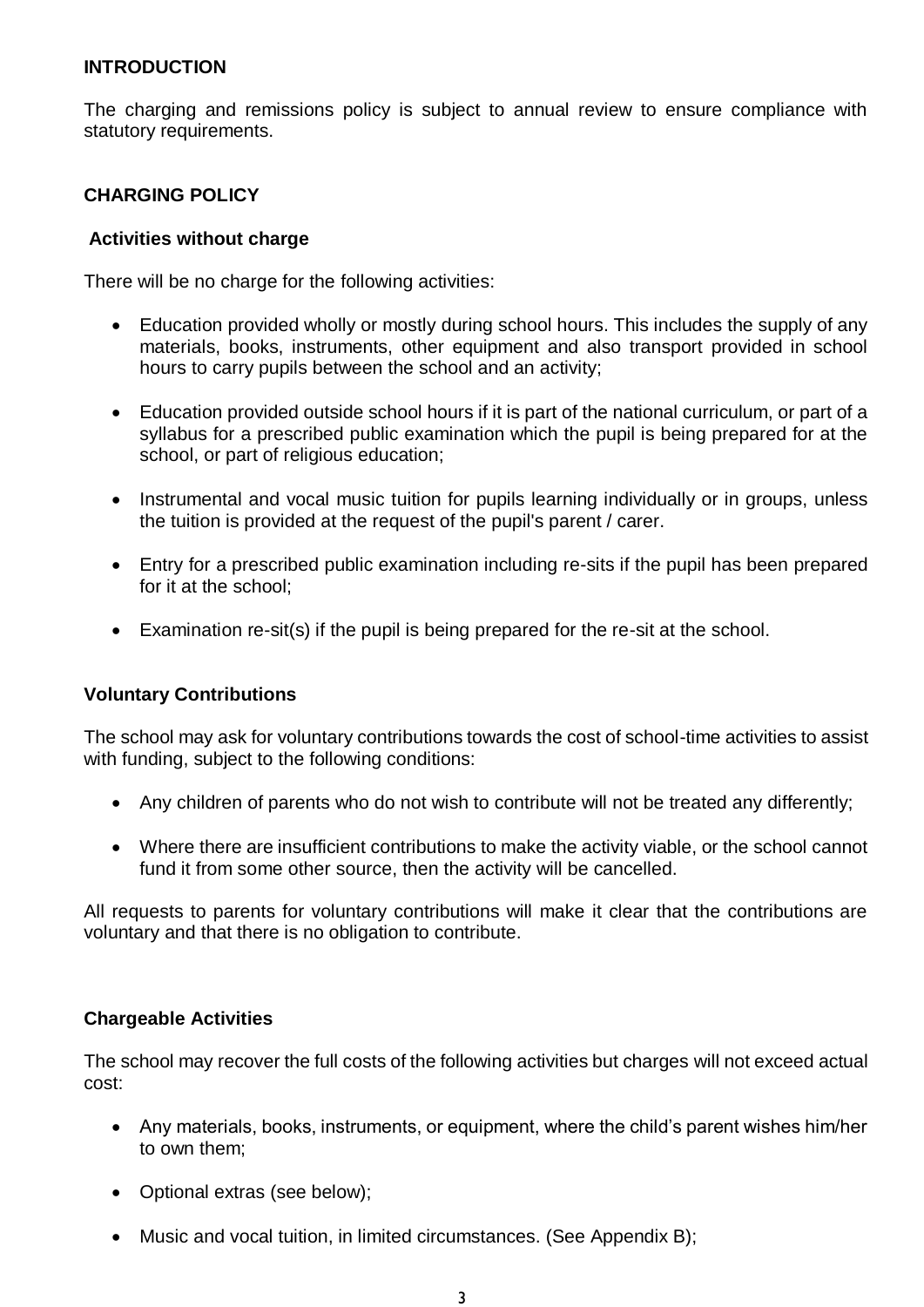- Certain early years provision (see the Education (Charges for early years provision) regulations 2012);
- Community facilities. (See s27 education act 2002).

## **Optional Extras**

Charges may be made for some activities which are detailed below:

- Education provided outside of school time that is not:
	- part of the national curriculum;
	- part of a syllabus for a prescribed public examination that the pupil is being prepared for at the school;
	- part of religious education.
- Examination entry fee(s) if the registered pupil has not been prepared for the examination(s) at the school;
- Transport (other than transport that is required to take the pupil to school or to other premises where the local authority/governing body have arranged for the pupil to be provided with education);
- Board and lodging for a pupil on a residential visit (subject to remission arrangements)
- Extended day services offered to pupils (for example breakfast club, after-school clubs, tea and supervised homework sessions where this is run under the responsibility of the governing body).

(Note: schools may wish to attach a schedule of current charges as an appendix to the policy)

In calculating the cost of optional extras an amount may be included in relation to:

- Any materials, books, instruments, or equipment provided in connection with the optional extra;
- The cost of buildings and accommodation;
- Non-teaching staff;
- Teaching staff engaged under contracts for services purely to provide an optional extra, this includes supply teachers engaged specifically to provide the optional extra; and
- The cost, or an appropriate proportion of the costs, for teaching staff employed to provide tuition in playing a musical instrument, or vocal tuition, where the tuition is an optional extra.

Any charge made in respect of individual pupils will not exceed the actual cost of providing the optional extra activity, divided equally by the number of pupils participating.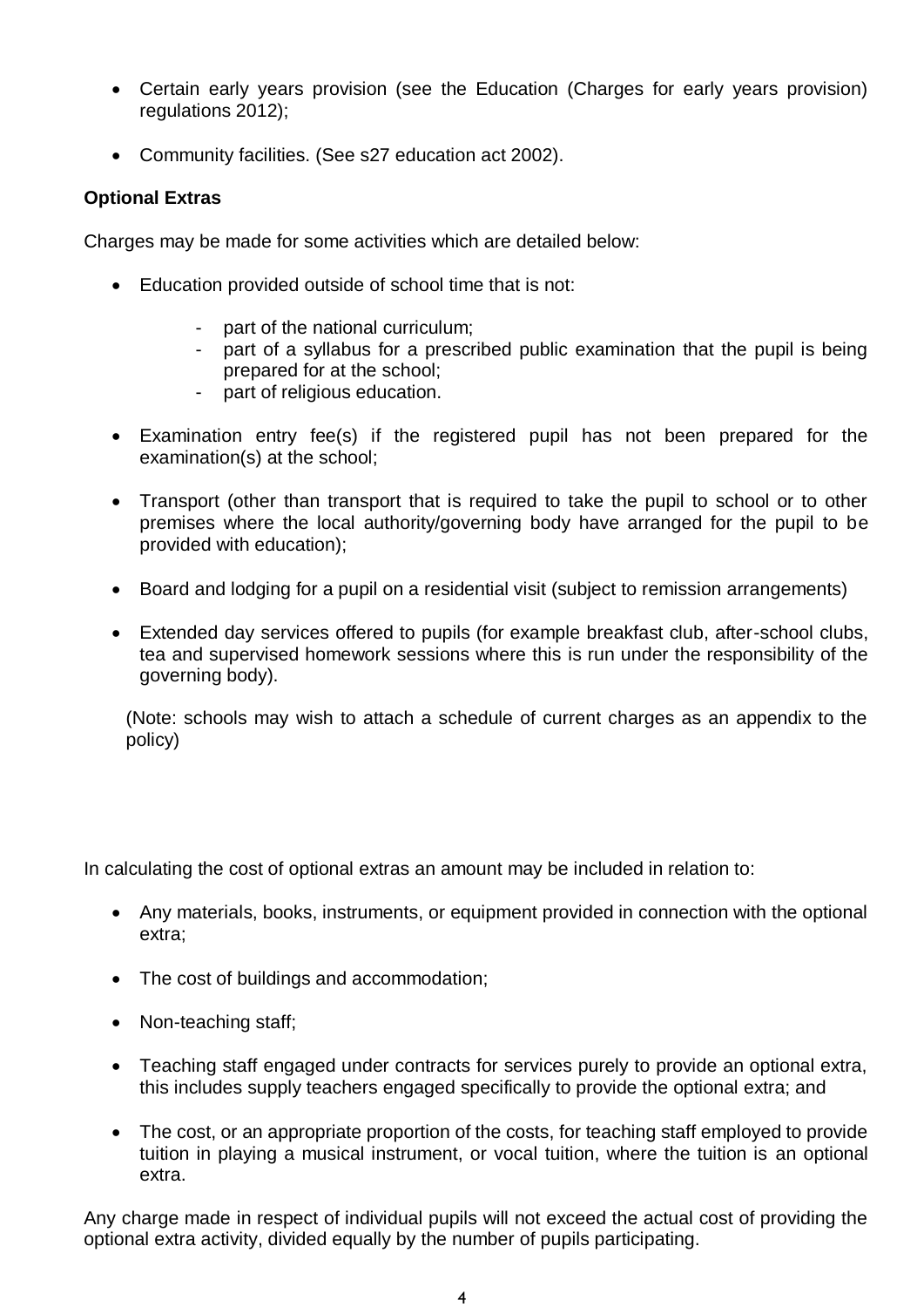## **REMISSIONS POLICY**

There will be no board and lodgings charges for pupils whose parents/carers are receiving specified benefits. This is subject to change but usually equates to pupils being eligible for free school meals.

Charges for other 'chargeable activities' may be fully or partially remitted. Where appropriate Governors approve the use of the delegated budget and other funding streams such as Pupil Premium to allow 'chargeable activities' to be fully or partly remitted.

Details of remission arrangements will be stipulated when parents are advised of charges for individual activities.